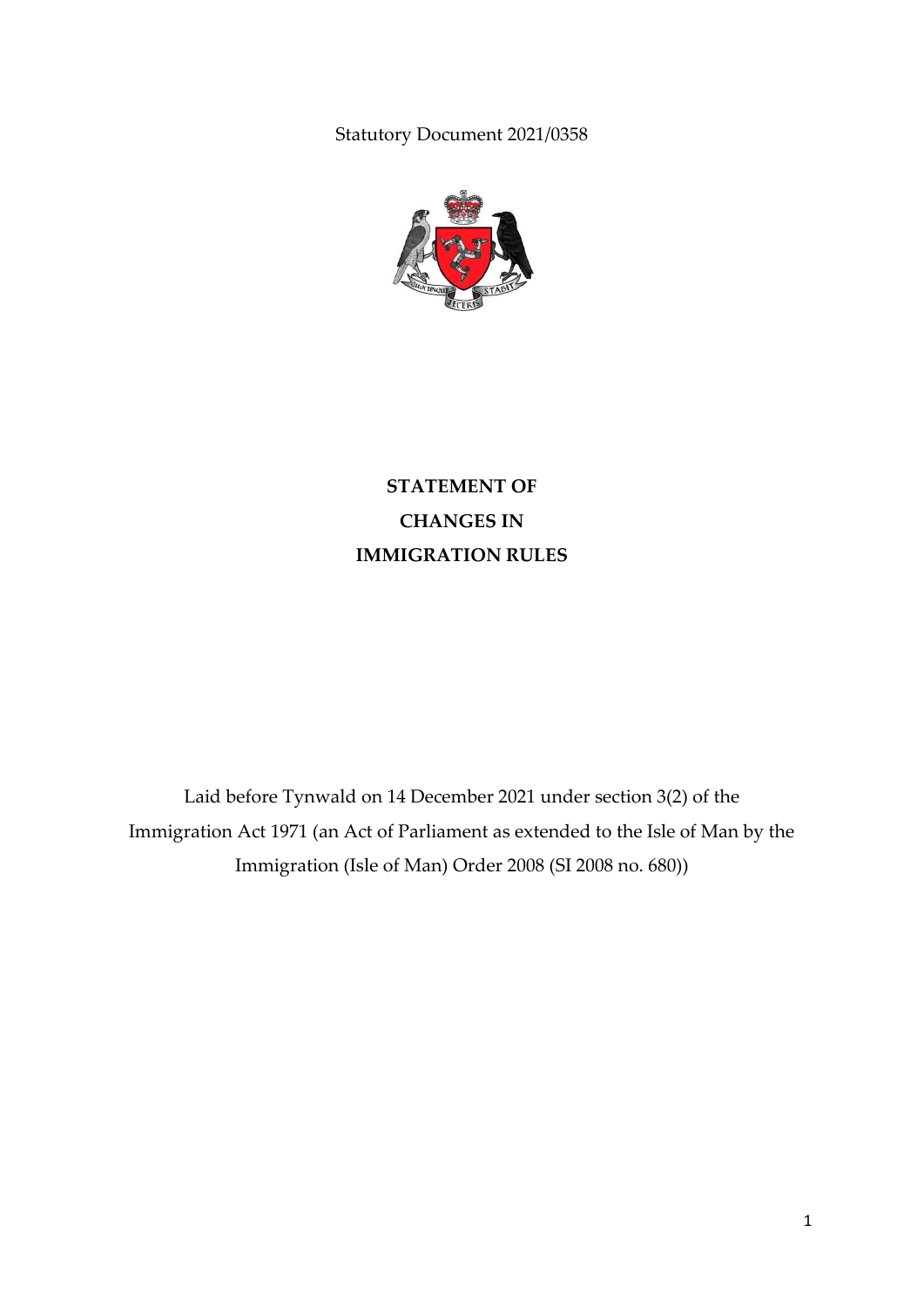The Minister for the Cabinet Office has made the following changes to the Immigration Rules laid down as to the practice to be followed in the administration of the Immigration Act 1971<sup>1</sup> (of Parliament) as it has effect in the Isle of Man<sup>2</sup> for regulating entry into and the stay of persons in the Isle of Man and contained in the Statement laid before Tynwald on 17 May 2005<sup>3</sup> .

### **Commencement**

The changes set out in this Statement of Changes in Immigration Rules come into operation on 30 November 2021.

## **Changes to Part 1**

- 1.1 In paragraph  $A7(1)$ , for sub-paragraphs (c) and (d), substitute  $-$ 
	- "(c) either of the following apply  $-$ 
		- (i) the person provides evidence which satisfies the Minister that travel to the country where the application for entry clearance would normally be made has been rendered impossible or impractical due to restrictions on travel imposed as a direct result of the COVID-19 pandemic; or
		- (ii) for so long as the Public Health Protection (Coronavirus) Regulations 2020 (SD 2020/0551) are in operation; and
	- (d) the criteria in either  $(c)(i)$  or  $(c)(ii)$  remain in place at the date of application referred to in (2).".

## **MADE 29 November 2021**

## **KATE LORD-BRENNAN**

*Minister for the Cabinet Office*

**.** 

<sup>1</sup> 1971 c. 77

<sup>2</sup> See the Immigration (Isle of Man) Order (S.I. 2008 No 680)

<sup>3</sup> S.D. 62/05 amended by S.D.692/05, S.D. 442/06, S.D. 547/06, S.D. 781/06, S.D. 871/06, S.D. 124/07, S.D. 303/07, S.D. 534/07, S.D. 02/08, S.D. 500/08, GC 32/09, GC 35/09, GC 14/10, GC 26/10, GC 02/11, SD 518/11, SD 40/12, SD 0288/12, SD 0625/12, SD 0657/12, SD250/13, SD 302/13, SD 345/13 ,SD 2014/0004, SD 2014/0082, SD 2014/241, SD2014/314 , SD2014/324, SD2015/0265, SD2015/0386, SD2016/0092, SD2016/0175, SD5016/0211, SD2017/0066, SD2017/0183, SD2017/0314, SD2018/0084, SD2018/0134, SD2018/0328, SD2019/0119, SD2019/0143, SD2019/0330, SD2019/0380, SD2020/0011, SD2020/0070, SD2020/0088, SD2020/0140, SD2020/0316, SD2020/0344 SD2020/0467, SD2020/0497, SD 2021/0002, SD2021/0155, SD2021/0216 and SD2021/0304.